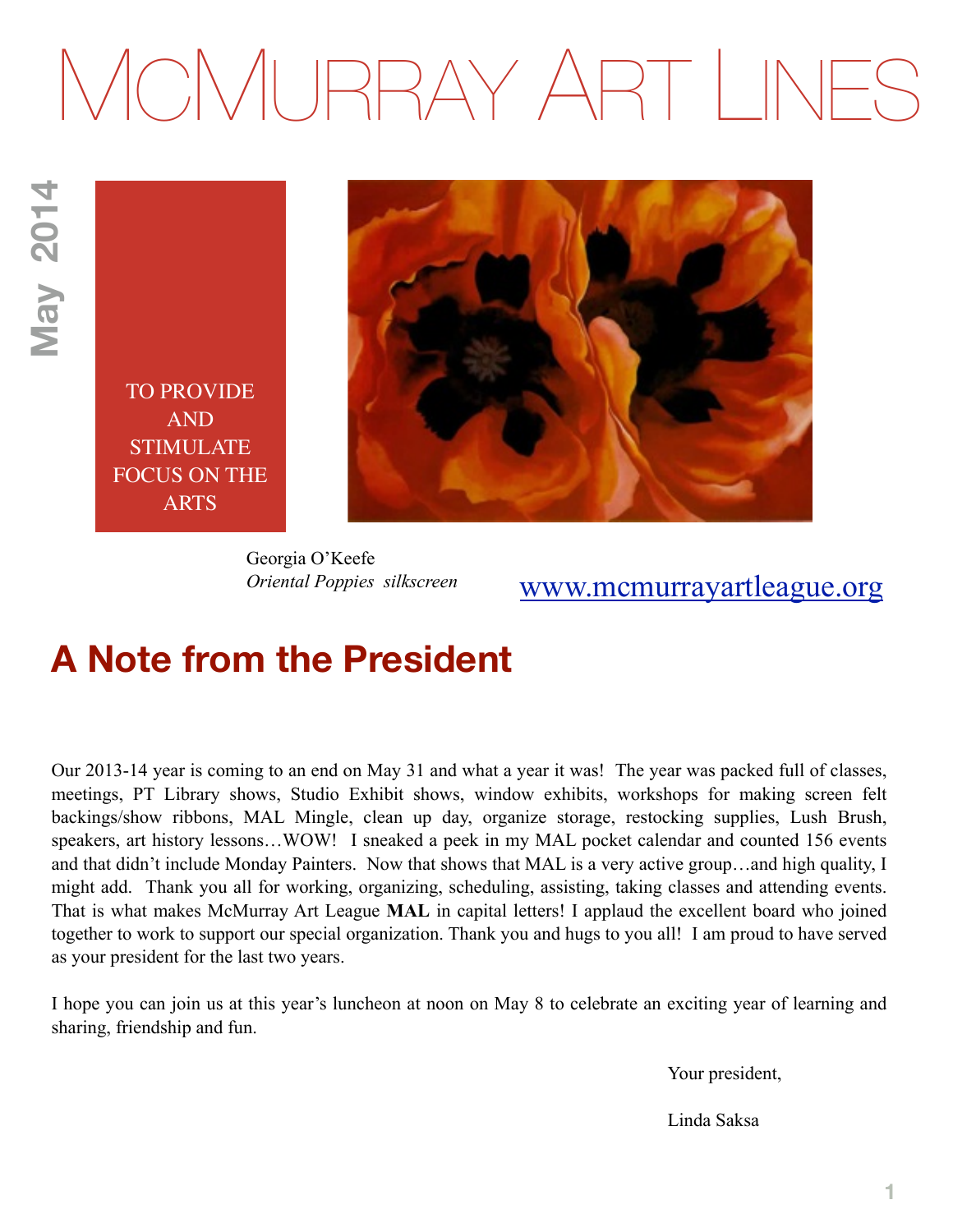# **News and Notes from the League**

#### **May Spring Luncheon**

Our Spring Luncheon will be held Thursday, May 8 at Bella Sera Restaurant in Canonsburg. We will meet at Bella Sera at noon and enjoy their yummy buffet with our art friends! See the reservation form on page 7 for further information. Hope to see you all there! Checks are due May 1, so don't wait!

#### **Phipps Conservatory Outing Sketching with Leslie Fehling**

McMurray Art League is planning a trip to Phipps Conservatory on Wednesday, May 14, to try out our sketch booking skills introduced in Leslie Fehling's class (prior attendance at Leslie's class is not required). She will be coming on the trip as a facilitator and to help us when needed. You may want to sign up for Leslie's May 6 sketch booking class to learn tricks and techniques. We have permission from Phipps to sketch/ paint as long as we don't block traffic patterns and doorways. No easels are permitted as they could be a hazard. The fee will be \$15.50 for the day and must be paid in advance, either by mailing a check or paying online. Registrations must be postmarked by **April 28**, and are non-refundable after May 6. We plan to have lunch at the café.

We plan to car pool and will meet at the Westminster Church parking lot on Washington Rd. (Route 19) near South Hills Village at 9:15 and leave Phipps about 2:30. Anyone willing to drive let Theresa Bozzo know by email at  $ozzobt(a)$  aol.com or at 412-429-1619

#### **Interested In Another CAFE Away?**

MAL is having another CAFE Away this spring at the *Sandscrest Conference and Retreat Center* near Wheeling, W Va. on Monday, June 16, Tuesday, June 17 and returning on Wednesday, June 18. This event will offer a chance to take CAFE classes, paint and visit with our friends in the league. We are going to socialize and create at our leisure. No fee will be charged, the only cost will be room, board and transportation. The *Sandscrest* offers an all inclusive fee which covers room and board and all six meals, for \$77.00 a day (for a total of \$154.00 for the two day package.) This is a

lovely place with wonderful food and beautiful grounds. We can bring treats, snacks or beverages for the afternoons and evenings. If the weather is inclement, there is a class room where we can paint or have CAFEs. There is a covered, wraparound porch with rocking chairs.

We have to make a non refundable \$500.00 deposit two weeks in advance of our arrival. . A pre-reservation of \$54.00 will be due on May 14, and the balance of \$100.00 will be due on May 28. . The main house has 6 bedrooms with bathrooms and sleeps 12. The guest house has 9 bedrooms where one room has its own bath, the rest have sinks in the room with shared bath facilities. One room has its own bath, the rest have sinks in the room and share bath facilities. Rooms will be assigned in the main building in the order that reservations are received. Anyone who would like to help organize this getaway, please contact Theresa Bozzo at 412 429 1619 or at [ozzobt@aol.com.](mailto:ozzobt@aol.com) Help would be appreciated. Mail checks to Theresa Bozzo; 109 Green Commons Drive; Pittsburgh, PA 15243. [More information and online registration: CAFE Away](http://mcmurrayartleague.wildapricot.org/EmailTracker/LinkTracker.ashx?linkAndRecipientCode=c%2fpKlI96ZD8Tu1bA9zfdA5lgOVwyVW6T9Ml%2foV8zWQ6uJ%2bHN12JZ5WqzjkeFtVZWakSWvv%2bIC3fc0JZwOpVbRkty5E2NKhwmR5TYq%2b0DA68%3d&eventId=883280)  at Sandscrest Retreat

#### **Membership**

The current membership year 2013-2014 ends 5/31/14 and the new membership year begins 6/1/14!! You may continue your participation in the league for next year (6/1/14 - 5/31/15) with a payment of \$28.00 via the website & PayPal, or by mailing a check to membership chair: Carol Kilkeary 276 Froebe Rd, Venetia, PA 15367. Please update any changes to your current information via the website: [mcmurrayartleague.org](http://mcmurrayartleague.org/) or by printing off a membership form. Checks should be made out to McMurray Art League. Feel free to call Carol with any questions or for assistance. -- 724-941-4855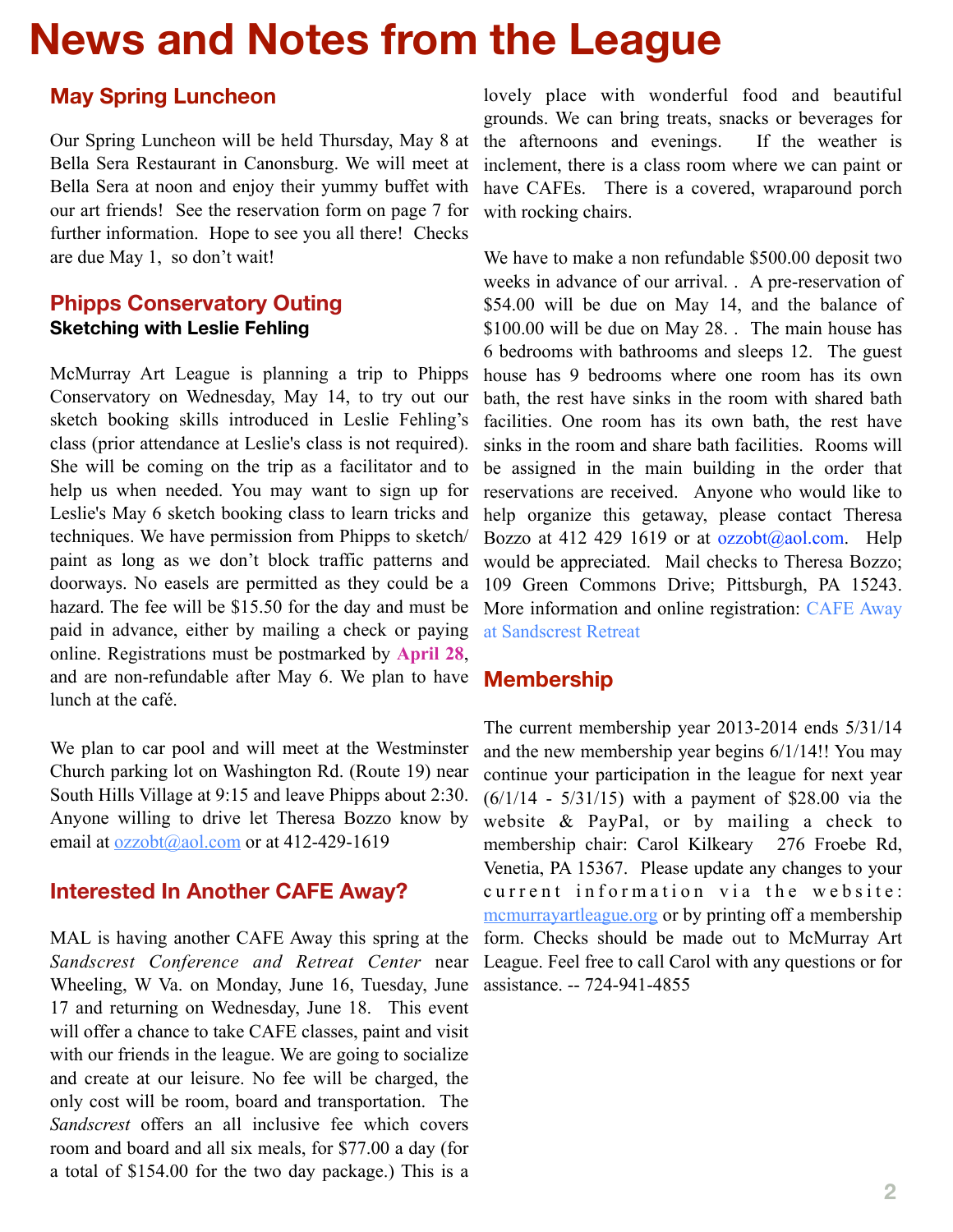# **2014 MAL Classes**

#### **Signing up for Classes**

Don't forget, there are two ways that you can sign up for classes: using our website or by contacting Jean Kunz. You can sign up on the website by viewing either "Events" or "Calendar". Using the "Calendar" you can view the entire month at a time. If you have questions, please refer to our past newsletters or call Theresa Bozzo.

| Dates                      | <b>ARTIST</b>                                | <b>MEDIA</b>                                                   | <b>HOURS</b>     | <b>MEMBER</b> | NON-MEM      |
|----------------------------|----------------------------------------------|----------------------------------------------------------------|------------------|---------------|--------------|
| May 6                      | <b>Leslie Fehling</b>                        | Sketchbook Journaling                                          | $10$ to $4$      | \$30          | \$35 per day |
| May 3, 10                  | <b>David Csont</b><br>\$8.00 model fee       | Watercolor Figures & More                                      | $10$ to $3$      | \$35          | \$40 per day |
| May 12                     | <b>Elaine Wertheim: Art Talks</b>            | 10 to 11:30                                                    | \$10 per session |               |              |
| May 14                     | <b>Leslie Fehling at Phipps Conservatory</b> | $9:30$ to 2:30<br>*see article on pg 2 for further information | \$15.50          |               |              |
| May 28                     | <b>Denise Graham:</b>                        | Polymer Clay<br>(Poppies) Material Fee TBA                     | $10$ to 4        | \$35          | \$40 per day |
| <b>July 9, 16</b>          | <b>Peggie Habets:</b>                        | Watercolor                                                     | $10$ to 4        | \$40          | \$45 per day |
| Sept. 3, 10, 17            | Sue Levy                                     | <b>Watercolor Painting</b>                                     | 10 to 2          | \$25          | \$30 per day |
|                            | Sept 9, 16, 23 Christine Swann               | Pastel                                                         | 9:30 to 3:30     | \$45          | \$50 per day |
| Oct. 7, 14                 | <b>Bill Vrscak</b>                           | Watercolor painting                                            | $10$ to $4$      | \$40          | \$45 per day |
| Oct. 21, 28,               | <b>Barry Jeter</b>                           | Oil Painting                                                   | $10$ to $4$      | \$35          | \$45 per day |
| Nov. 4, 11                 | <b>Tom McNickle</b>                          | <b>Watercolor Painting</b>                                     | $10$ to $4$      | \$35          | \$40 per day |
| Sept. 29, Oct. 27, Nov. 17 |                                              | <b>Elaine Wertheim Art Talks</b>                               | 10 to 11:30      | \$10.00       | per day      |

#### *More students are needed for the upcoming classes*.

You can find descriptions of the classes on our website. If you have any suggestions for new classes and interesting instructors for the league to consider, please contact Theresa Bozzo at 412 429 1619 or at [ozzobt@aol.com.](mailto:ozzobt@aol.com)

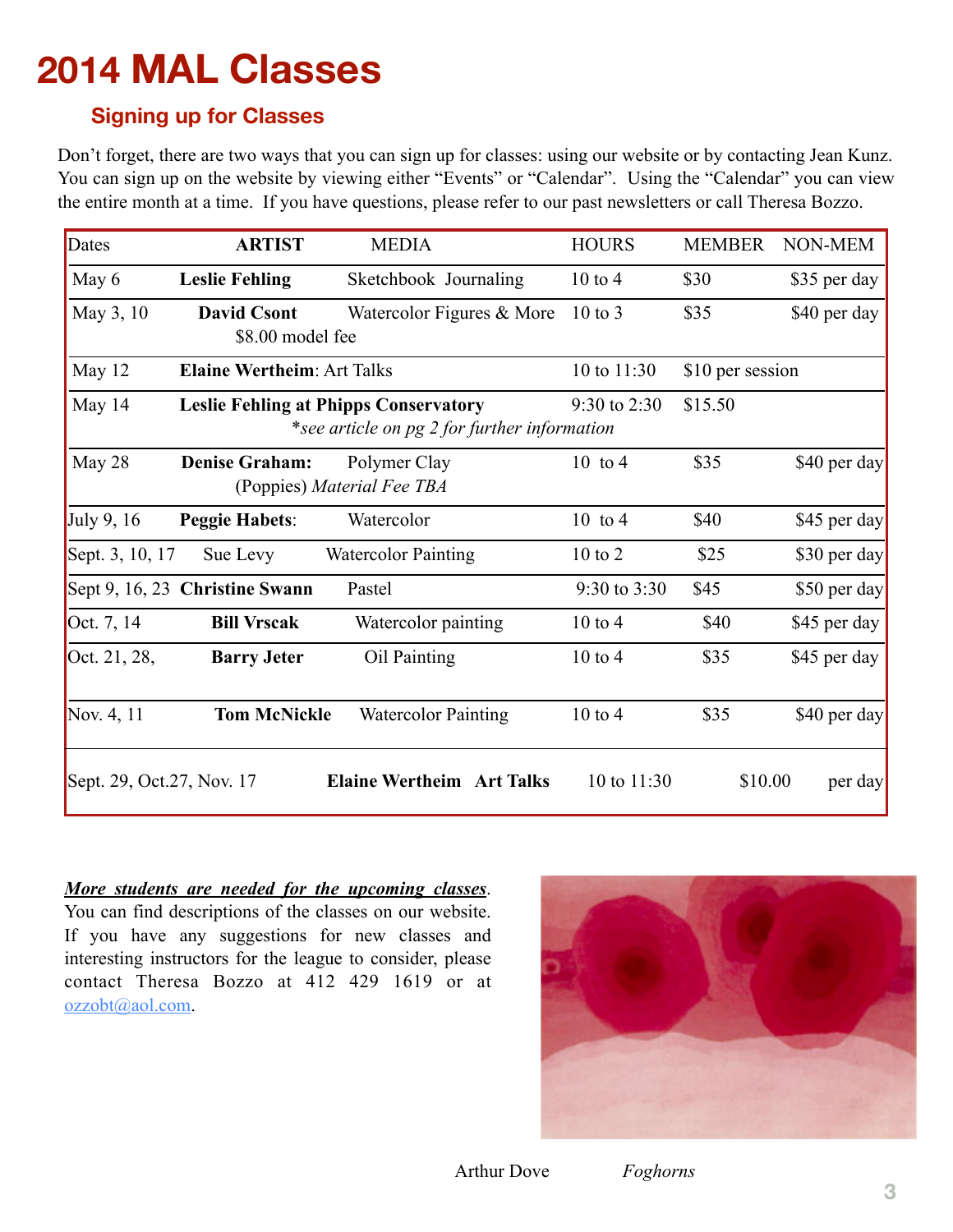## **Thematic Shows**

If you have not yet had a chance to see the beautiful artwork in **The Human Form Thematic Show** at the MAL studio, it is not too late. The studio is open to the public during classes and on each Thursday evening  $5 - 8$  p.m. You will surely enjoy seeing how each artist has interpreted the theme. Let your friends know about the show! Take down for the show is Thursday, May 29.

### **Art Talks with Elaine Wertheim**

Monday, May 12 from 10:00 am to 11:30 am, join us at the MAL studio for another informative, entertaining art talk by local Art Historian, Elaine Wertheim. In the third and last of a three part series titled, "Sight and Sound", Elaine will be presenting "Modernism: In Search of A New America". Throughout the 19th and 20th centuries our American musical identity paralleled the development of our painting tradition. Sight and sound weave together in celebration of our emerging national culture.

Elaine will talk about how jazz transforms American music in the 20's and 30's while the art of Arthur Dove, Georgia O'Keefe and Stuart Davis enlivens the contemporary art scene. We'll be listening to music as well as looking at slides of art by the three featured artists.

Sign up online at the MAL website or contact MAL registrar, Jean Kunz, [classcoordinator@mcmurrayartleague.org](mailto:classcoordinator@mcmurrayartleague.org).

#### **Summer Studio Exhibits—Help!**

We would like to continue the Studio Exhibits thru this **summer** as we see more people strolling by the studio in the pleasant weather. We are becoming more visible and familiar to the community. Sales have been made at our studio this year. **We need volunteers to help** organize and hang the show.

Artists who participate in the show will be required to sit at the gallery from 5-8pm on one Thursday (or two depending on number of artists exhibiting).

The current "Human Form" ends on Thursday, May 29 . The first Summer Exhibit runs 5/29 to 7/31. Any art from the 2014 Galleria Spring Show can hang in this show. Tag information is due Thursday, May 15 to Linda Saksa at [saxa3@msn.com](mailto:saxa3@msn.com).

The second summer show will hang 7/31 to 9/25 with tag information due on July 17. It will be a "clothesline type of hanging" of unframed art.

**Please volunteer.** This is a great way to "do a little" to help your league. Contact Darlene Sanders at darlenesanders@yahoo.com or 724.743.9197 to **volunteer by May 15.** Information for the tags for

the new shows is due two weeks before a show.

On Sept 25 the 2nd summer show comes down and Sandy Conley and Michalina Pendzich will take over again fresh from their well deserved summer break to begin the fall studio exhibits. **Thank you, Sandy and Michalina! .** 

## **Peters Twp Library Presents:**

The current Peters Township Library show 'Warm Days Ahead' will hang until June 12th. The Summertime show will replace it that day and hang until August 14th. Members will receive a reminder email end of May or early June. Meanwhile, Members enjoy the great activities our Board has prepared. Looks like fun. Remember that you can now register online for the library shows.

Shirley Williams [windpaintr@hotmail.com](mailto:windpaintr@hotmail.com) 412 833 2374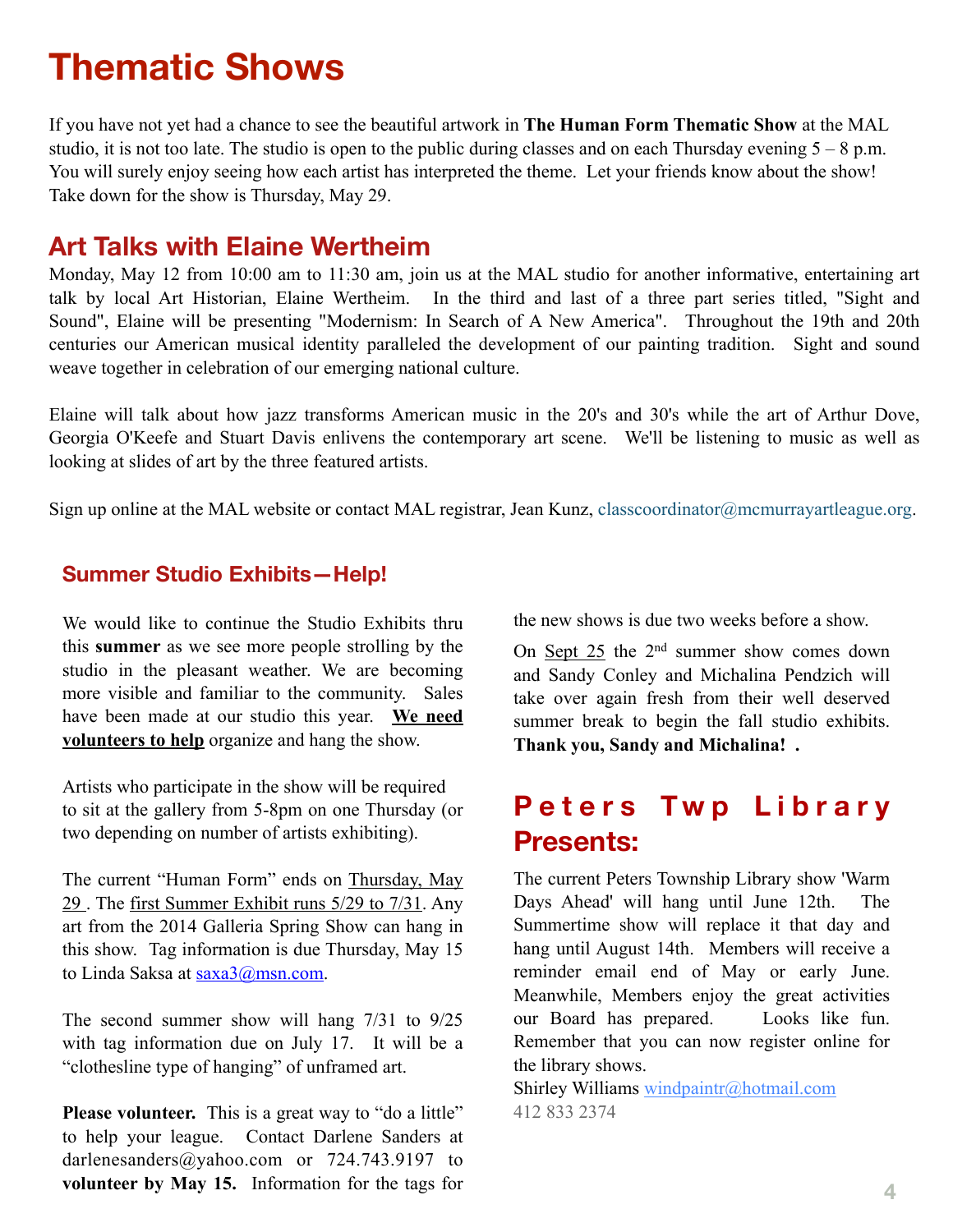#### **BYLAWS/POLICY CHANGES** by Sandy Conley

It's OK to call me an "old-school" nerd…I confess that I carry my McMurray Art League Directory in my purse along with my smart phone. We are fortunate to have the bylaws and current policies printed in the directory. Of course, the same information (and more) is available on the MAL website ([www.mcmurrayartleague.org](http://www.mcmurrayartleague.org/)). But I can whip out my paper directory and thumb through it quicker than I can "log on and scroll." Like I said, I am "old school."

After some discussion at the last Board meeting, the following recommendations for Amendments to the Bylaws and Policies were made. The membership will be asked to vote on the recommended changes at the next General meeting on September 11, 2014 at 7 pm.. The proposed additions are printed in red and there are strike out lines through the words to be deleted. Only the proposed changes are included here. If you have any feedback or suggestions regarding bylaws or policy changes, contact Sandy Conley by MAY 24, 2014.

## **McMurray Art League Bylaws Changes for 2014-15**

#### ARTICLE 9. FEES AND DUES

5. If a *new* member joins after January 1, but before the Spring Show registration date, dues shall be reduced by half.

6. If a *new* member joins at the Spring Show registration date, dues will be the Full Membership rate for the next year, plus a prorated fee of \$3.00 for the remainder of the current year. To be eligible to enter the Spring show, *former* members shall pay the Full Membership for the fiscal year that includes the Spring Show date.

#### ARTICLE 11. AMENDMENTS AND REVISIONS

2. The Bylaws of the League may be amended or revised by a majority vote of the membership present at a meeting. Written notice of the proposed amendment must be sent to all members via the newsletter or email one month prior to the membership vote at the next month's meeting. The thirty-day period may be waived by a two-thirds vote of the Board for the annual update of the bylaws provided all proposed changes are posted in the newsletter or sent by email prior to the first general meeting in September.

MAL Policies are not voted on by the membership. Rather, the Board votes to make changes and they are published with the bylaws in the directory and on the website. At the last two Board meetings there was robust discussion about taking a new direction for Spring show categories. MAL has historically divided the Spring Show jury categories based on the medium used by the artist. Many nationally and internationally juried shows divide entries into subject-oriented categories. The MAL Board voted to follow their lead and change our jurying categories. We are excited to make this change and anticipate a positive response from member artists. Please see the following changes to Policies adopted by the Board. Only the changes are published in this newsletter. We encourage you to read the full current policies (pages 54 – 60 in the directory or on the website).

#### **McMurray Art League Policy Changes for 2014-15**

#### 6. Spring Show

 a. Prize money for the Spring Show is now as follows: Best of Show is \$200 or the equivalent; up to 10 Juror's awards, each \$25.00 or the equivalent, with "the equivalent" to be determined by the show chairs. The Juror has discretion not to award a prize in any given category. Any piece may only receive one award from the Juror. There will be no Best of Category award for the category of the Best of Show piece, if awarded.

 b. The Show categories are: Still Life/Floral; Landscape/Seascape; Interior/Exterior Architecture; Animal/Wildlife; Abstract/Non-Objective; Portrait/Figure. The artist chooses which category to assign his/ her artwork entered in the show.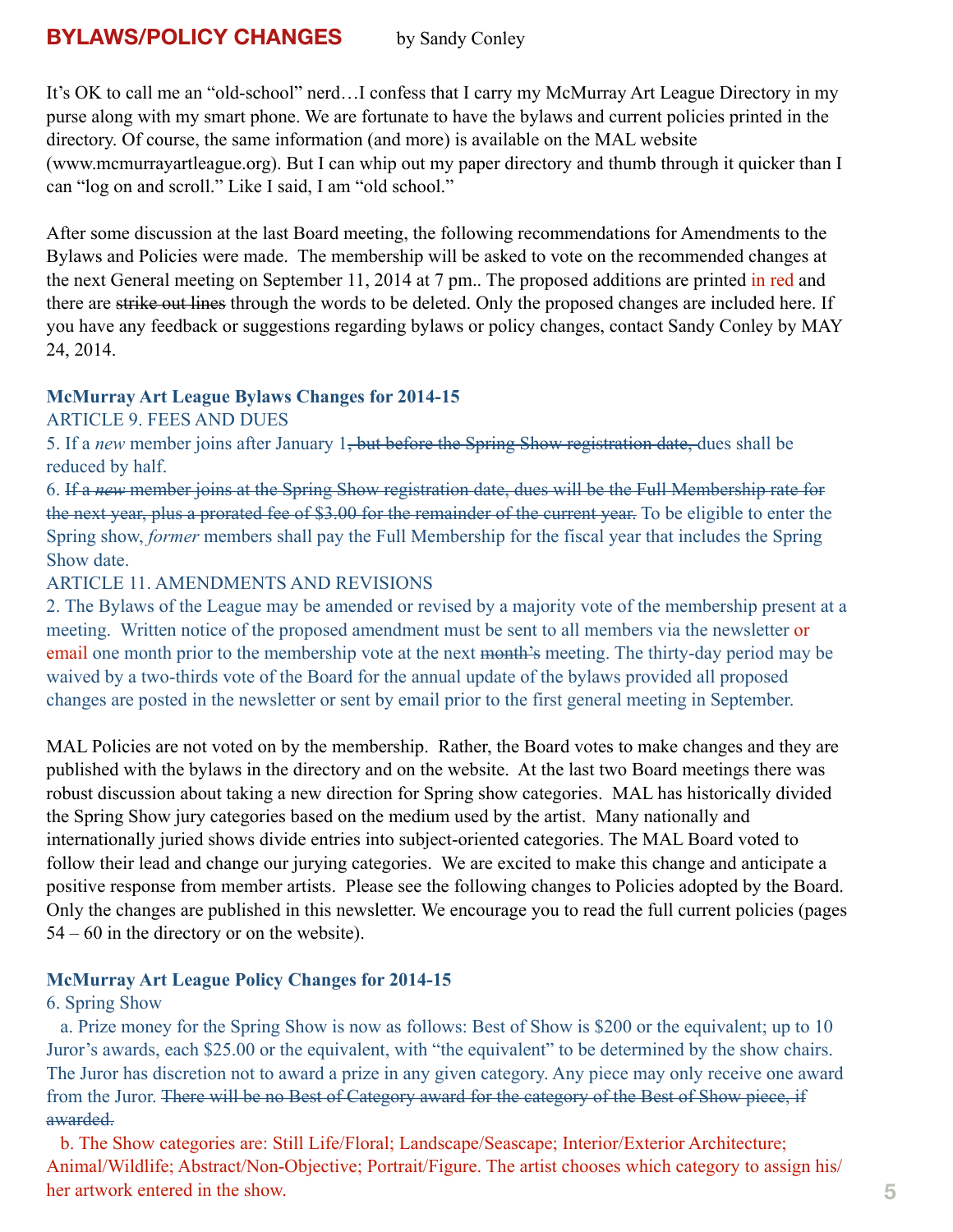## **News From Outside the League and Beyond**

#### **An Invitation from our Member Stephany Myers:**

Come help celebrate our Tenth Anniversary of **The Artists' Corner** Art Show and Sale Stephany Myers and Charlotte Davidson, 98 East Chestnut Street, Washington, PA 724-288-8500 Reception: Friday, May 2, 2014 6-9pm Open House: Saturday & Sunday, May 3 & 4 from 1-4pm

**Destiny Hill Farm Artist Invasion En Plein Air** event is Wednesday, June 18 from 9-1 pm or 4-8 pm for \$25. . Website is [www.destinyhill.com](http://www.destinyhill.com). RSVP: [nancy.cameron@destinyhill.com](mailto:nancy.cameron@destinyhill.com) by June 10.

**Giant Oaks Garden Sale** is Saturday, May 31 from 9-1 at Peters Township Library.

The **25 Club**, an auxiliary of Magee Women's Research Institute and Foundation is a group of 25 women, 8 of which are from the South Hills including one Peters Township resident. We raise money for Neonatal care and research and this year we are celebrating our 75th anniversary. We are looking for artists who might be willing to donate their talent and time to paint a chair for our Chair Auction. The chair will be supplied. Here is the link about the event: <http://www.mwrif.org/395>

Thank you, Heather Hillier, USC

**Artist Boot Camp: All Systems Go!**This four hour workshop teaches visual artists how to implement simple systems to help to consistently grow their businesses. At Dormont Library, May 31, 2014 Becky Sciullo, 41-523-7275, Artisan Advantage. Visit www.artisanadvantage.com for more information and other locations.

#### **Transition Meeting for the Board Members**

On Wednesday, June 4 the present/outgoing board will meet with the new/incoming board at 1:30 pm at Linda Saksa's home. Please RSVP by Wednesday, May 28 to Linda at [saxa3@msn.com.](mailto:saxa3@msn.com) Thank you all for volunteering and supporting MAL!

#### **Member News**

*Lynn Angelelli* won the first place award and *Jan Pini* took the 3rd Place award for their paintings in PWS Waterworks 2014 Members Exhibition.

*Anne Trimble* had an exhibit of her work at the Mt. Lebanon Public Library in April.

*Arlene Popko* was artist of the month for April in MAL's Window Exhibit. Congratulations to Arlene for the sale of her watercolor paintings "Cape Elizabeth Light" and "Phanes River Church" which were in the Studio Window Exhibit!

#### **CAFE Reminder**

**Creative Arts For Everyone with Darlene Sanders**--MAL Studio Tuesday, April 29 2014, 10:00 – 12:30pm. Café Fee -\$6.00 (\$3.00 to MAL and \$3.00 Materials Fee to instructor.)

GREETING CARDS: Free-form florals using Micron ink pens and watercolors. Come join us for a relaxing morning dedicated to abstract floral art. Darlene will do a demonstration and there will be reference material on hand. Watercolor Greeting Cards & Envelopes and protective plastic sleeves will be provided.

PLUS AS A BONUS – An introduction to the fine art of Botanical renderings and instruction on mixing natural looking greens instead of using paint directly from a tube. A Botanical Painting CAFÉ will follow at a later date to be announced.

Supplies: Watercolor Paper 140#, Watercolors & Brushes – small brush sizes plus a 1" wide brush, Micron Ink Pen Black – recommended Nib  $size - 03$  or  $05$ 

See you all then! *Darlene Sanders*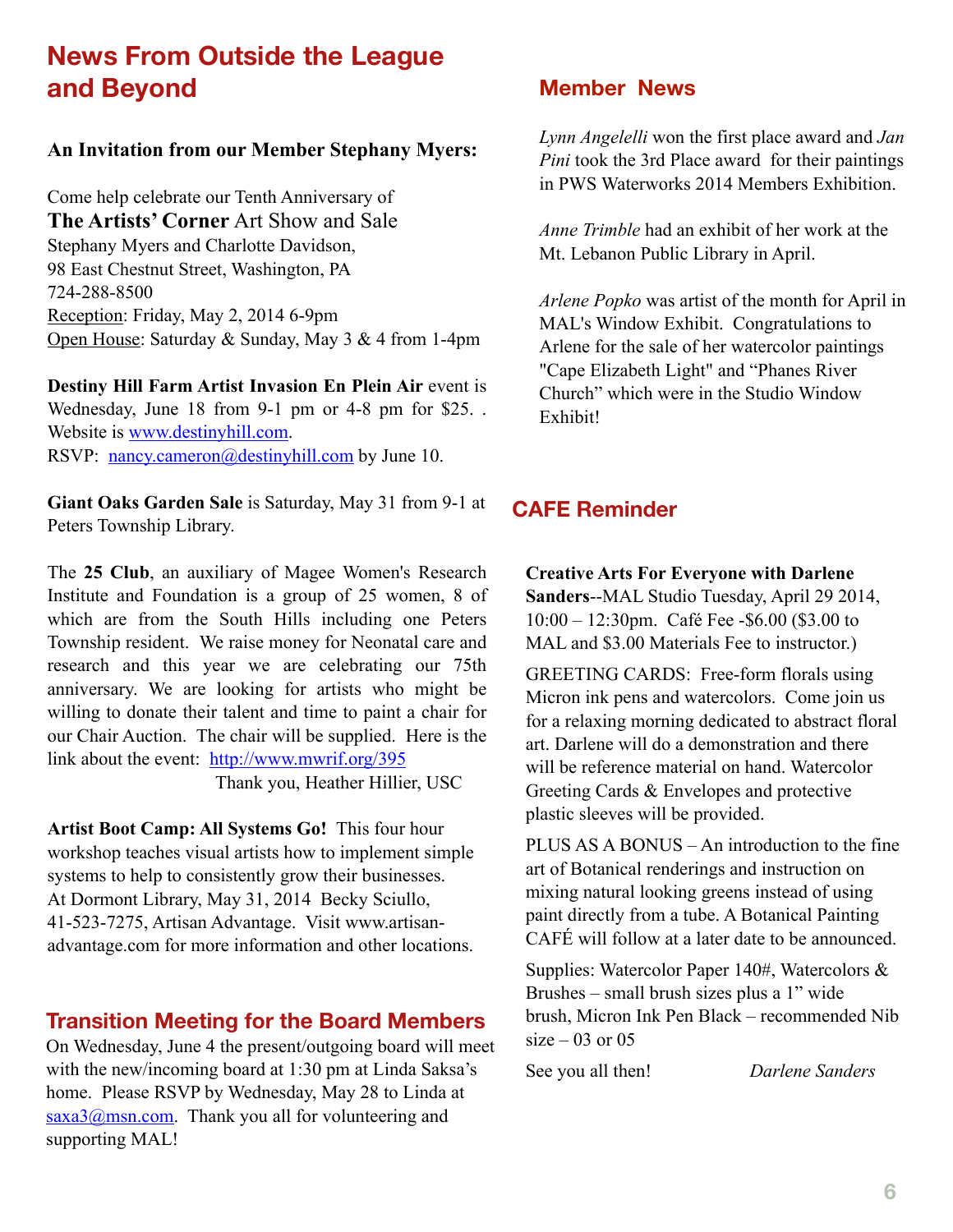# **MAL's Spring Luncheon Buffet**



The McMurray Art League Spring Luncheon Buffet Thursday May 8, 2014 at 12 pm Bella Sera Restaurant 414 Morganza Rd, Canonsburg Reservation Deadline: April 28 Menu: Chef's Selection

The food selections are varied, well prepared and different every day. Everything is covered in the price.Check their website at [www.bellaserapgh.com](http://www.bellaserapgh.com). The menu for each day is online so feel free to peruse their selections. Make checks payable to MAL and mail to: Lorraine Cianflone 157 Spring Meadow Drive Pittsburgh, PA 15241

Name

email

 $# of Reservations$ 

**Our League** has reached 127 artist members and we would like to welcome the following new members: Please cut and paste into your MAL Directories!

| Bernice Bishop                    | 412-854-3754 | $b$ ernicebshp@yahoo.com       |
|-----------------------------------|--------------|--------------------------------|
| 437 Clair Dr.                     | 412-576-3499 | Oil                            |
| Pittsburgh PA 15236               |              |                                |
| Cindy Gilberti                    | 412-262-3704 | c.b.gilberti1@verizon.net      |
| 832 Old Thorn Run Rd 412-303-4509 |              | All media                      |
| Moon Twp PA 15108                 |              |                                |
| Diana Heater                      | 412-833-3349 | $m$ dianaheater@verizon.net    |
| PO Box 47 2608 Keats Dr.          |              | All media                      |
| South Park PA 15129               |              |                                |
| Linda Hubbard                     | 412-854-3754 | linda.bonner59@gmail.com       |
| 493 Linda Dr,                     | 412-400-5186 | Acrylic WC                     |
| Pittsburgh PA 15236               |              |                                |
| Jeennie Nickolls                  | 412-384-3608 | jnickolls1@yahoo.com           |
| 406 Wylie                         | 412-335-4091 | <b>WC</b>                      |
| Elizabeth PA 15037                |              |                                |
| Mary Stuart                       | 724-941-3081 | $maxy$ stuart $502$ @gmail.com |
| 101 Crabtree Dr,                  |              | Oil, Pastel                    |
| Venetia PA 15367                  |              |                                |